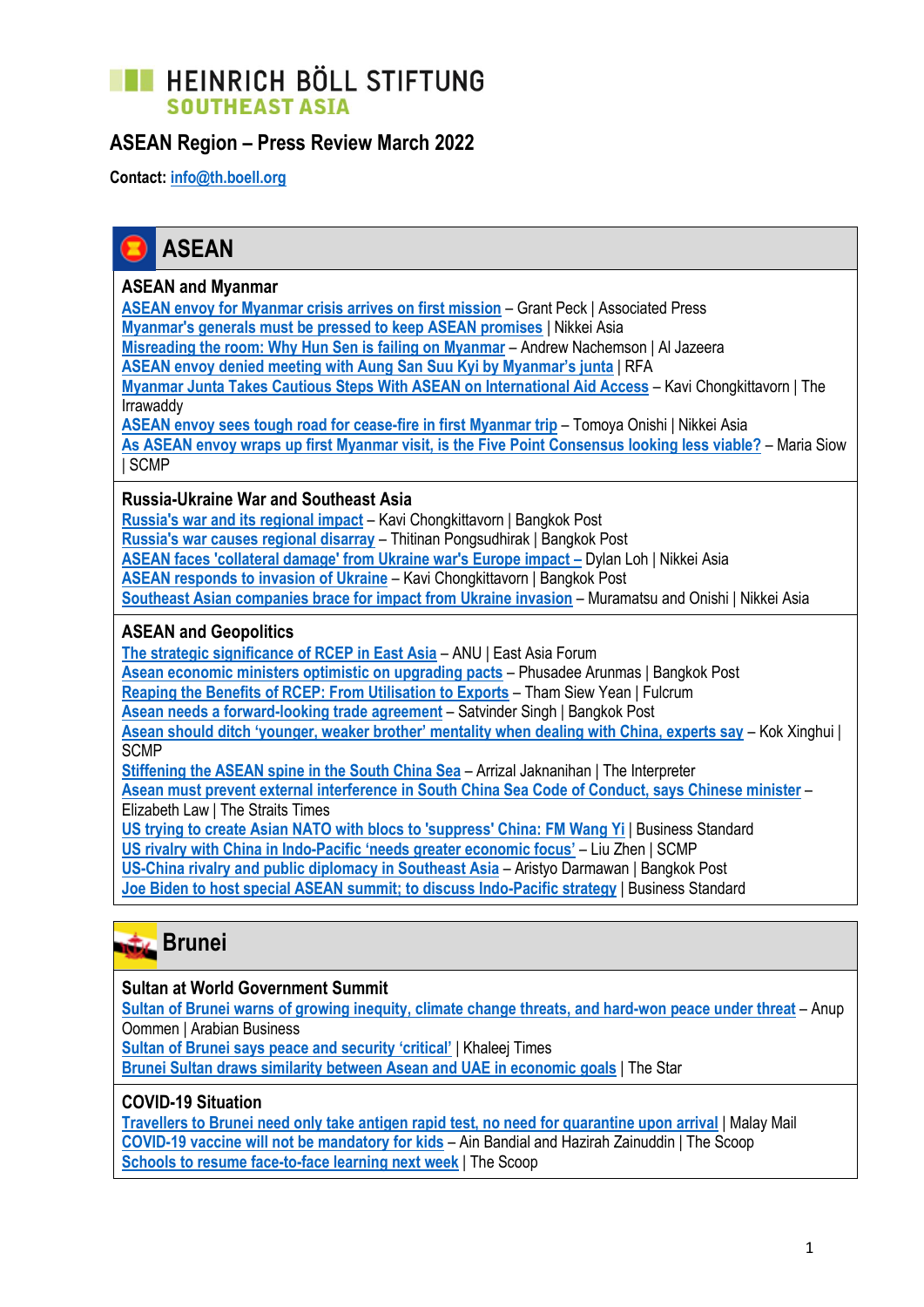### **Cambodia**

#### **Politics**

**[Cambodia's progress has been stalled](https://www.bangkokpost.com/opinion/opinion/2287830/cambodias-progress-has-been-stalled)** - Vitit Muntharbhorn | Bangkok Post **[Cambodia agrees to prevent intimidation in run-up to elections](https://www.rfa.org/english/news/cambodia/candlelight-03182022175253.html)** | RFA **[Cambodia convicts 21 members of the political opposition of conspiracy, incitement](https://www.rfa.org/english/news/cambodia/cnrp-03172022161249.html)** | RFA **[Cambodia's small but growing opposition party threatens to boycott upcoming elections](https://www.rfa.org/english/news/cambodia/election-boycott-threat-03292022175218.html)** | RFA **[Sokha warned not to cross 'red line'](https://www.khmertimeskh.com/501048315/sokha-warned-not-to-cross-red-line/)** – Ben Sokhean | Khmer Times **Cambodia opposition chief Kem [Sokha seen to support succession for Hun Sen's son](https://www.rfa.org/english/news/cambodia/succession-03032022193603.html)** | RFA

#### **COVID-19 Situation**

**[Cambodia drops Covid testing requirements for overseas visitors](https://www.bangkokpost.com/travel/2280682/cambodia-drops-covid-testing-requirements-for-overseas-visitors)** | Bangkok Post/Reuters **[Hun Sen okays local production of Covid medication](https://www.phnompenhpost.com/national/hun-sen-okays-local-production-covid-medication)** – Mom Kunthear | The Phnom Penh Post **[Cambodia Weaponizes COVID-19 in its Struggle Against Striking Workers](https://thediplomat.com/2022/03/cambodia-weaponizes-covid-19-in-its-struggle-against-striking-workers/)** – Josep Prat | The Diplomat **[Hun Sen wary of new variants past Omicron](https://www.phnompenhpost.com/national/hun-sen-wary-new-variants-past-omicron)** – Mom Kunthear | The Phnom Penh Post

### **Indonesia**

#### **Politics**

**[What might happen if Joko Widodo gets third term as Indonesian president?](https://www.businesslive.co.za/bd/world/asia/2022-03-16-what-might-happen-if-joko-widodo-gets-third-term-as-indonesian-president/)** – Kate Lamb | Business Day/Reuters

**[Indonesia's Jokowi Reiterates He Will Obey Constitution on Term Extension](https://www.bloomberg.com/news/articles/2022-03-30/jokowi-reiterates-he-will-obey-constitution-on-term-extension)** | Bloomberg

**[Explainer: Talk of extended Jokowi term puts Indonesia democratic resilience under spotlight](https://www.reuters.com/world/asia-pacific/talk-extended-jokowi-term-puts-indonesia-democratic-resilience-under-spotlight-2022-03-17/)** – Kate Lamb | **Reuters** 

**[The Discourse of Three Periods of Widodo's in the Perspective of the Indonesian Constitution](https://moderndiplomacy.eu/2022/03/04/the-discourse-of-three-periods-of-widodos-in-the-perspective-of-the-indonesian-constitution/)** – Faiha Oktrina | Modern Diplomacy

**[Whether the 2024 elections delayed or not, Jokowi will be king](https://www.thestar.com.my/aseanplus/aseanplus-news/2022/03/01/whether-the-2024-elections-delayed-or-not-jokowi-will-be-king-jakara-post)** – Kornelius Purba | The Star/The Jakarta Post **[Javanese symbolism still pervades Indonesian politics](https://www.thejakartapost.com/indonesia/2022/03/18/javanese-symbolism-still-pervades-indonesian-politics.html)** – Nur Janti | The Jakarta Post

**[Unfinished business: Indonesia's Jokowi still has lots to do](https://asia.nikkei.com/Spotlight/The-Big-Story/Unfinished-business-Indonesia-s-Jokowi-still-has-lots-to-do)** – Shotaro Tani | Nikkei Asia

**Indonesia [is building a new, high-tech capital city to symbolize its reformed future. That was the dream, at](https://fortune.com/2022/03/27/indonesia-new-capital-city-move-change-nusantara-pollution-corruption/)  [least](https://fortune.com/2022/03/27/indonesia-new-capital-city-move-change-nusantara-pollution-corruption/)** – Simon Willis | Fortune

#### **G20 Summit 2022**

**[Debate over Russia's G-20 seat creates headache for Indonesia](https://asia.nikkei.com/Politics/Ukraine-war/Debate-over-Russia-s-G-20-seat-creates-headache-for-Indonesia)** – Koya Jibiki | Nikkei Asia **Russia's Pu[tin plans to attend G20 summit in Indonesia, envoy says](https://www.scmp.com/news/asia/southeast-asia/article/3171525/russias-putin-plans-attend-g20-summit-indonesia-envoy-says)** | SCMP/Reuters **[Russia at G20: Debate on Indonesia's guest list hi](https://www.scmp.com/week-asia/politics/article/3172301/russia-g20-debate-indonesias-guest-list-hits-crescendo-us-china)ts crescendo with US, China, Australia remarks** – Resty

Woro Yuniar | SCMP

**['Unjustified attack': Australia slams Russian](https://www.smh.com.au/world/asia/unjustified-attack-australia-slams-russian-invasion-at-g20-event-20220330-p5a9eg.html) invasion at G20 event** – Chris Barrett and Karuni Rompies | The Sydney Morning Herald

**Russia-[Ukraine War Threatens to Derail Indonesia's G2](https://thediplomat.com/2022/03/russia-ukraine-war-threatens-to-derail-indonesias-g20-chairmanship/)0 Chairmanship** – Sebastian Strangio | The Diplomat **[Indonesia must include Russia in G20 summit](https://www.thejakartapost.com/opinion/2022/03/28/indonesia-must-include-russia-in-g20-summit.html)** – Phar Kim Beng | The Jakarta Post

**[G20 chair Indonesia seeks standardised health requirements for travel](https://www.reuters.com/business/healthcare-pharmaceuticals/g20-chair-indonesia-seeks-standardised-health-travel-requirements-2022-03-28/)** – Stanley Widianto | Reuters **[Indonesia stands firm on G20 economic agenda](https://www.thejakartapost.com/business/2022/03/24/indonesia-balks-at-pressures-to-add-ukraine-war-to-g20-agenda.html)** – Norman Harsono | The Jakarta Post

#### **COVID-19 Situation**

**[Indonesia scraps COVID-19 quarantine for overseas arrivals](https://www.channelnewsasia.com/asia/indonesia-scraps-covid-19-quarantine-overseas-arrivals-2577231)** | CNA **[Indonesia's annual holiday exodus to go ahead this year as COVID-19 cases ease](https://www.channelnewsasia.com/asia/indonesia-holiday-eid-al-fitr-domestic-travel-covid-19-2581591)** | CNA **[Indonesia's G20 presidency and the COVID](https://www.policyforum.net/indonesias-g20-presidency-and-the-covid-19-recovery/)-19 recovery** – Luther Lie and Yetty Komalasari Dewi | Policy Forum



#### **Energy and Infrastructure Development**

**[Laos' expensive gamble on electricity may dim its economic future](https://www.rfa.org/english/news/laos/debt-03052022100523.html)** | RFA

**[Laos power plant deals in the pipeline](https://www.bangkokpost.com/business/2279347/laos-power-plant-deals-in-the-pipeline)** – Yuthana Praiwan | Bangkok Post

**[Hydropower Dams Have Had 'Profound' Impact on Mekong River, Monitor Cl](https://thediplomat.com/2022/03/hydropower-dams-have-had-profound-impact-on-mekong-river-monitor-claims/)aims** – Sebastian Strangio | The Diplomat

**[Thailand to buy power from Mekong River dams in Laos](https://www.rfa.org/english/news/laos/power-03182022153846.html)** | RFA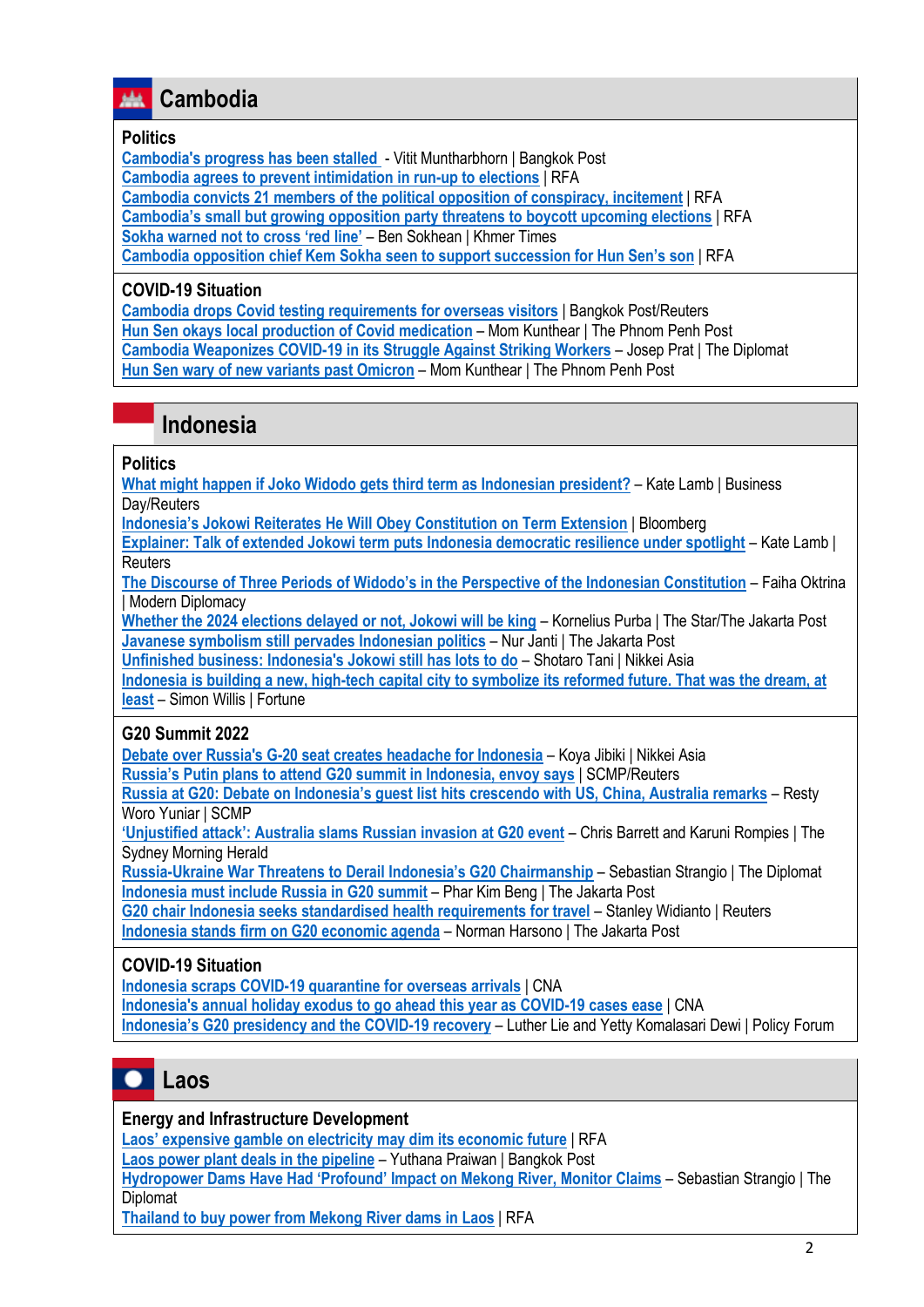**[Thailand agrees to buy more electricity from Laos](https://www.rfa.org/english/news/laos/thailand-03092022145758.html)** | RFA **[First Thai Durians Enter China via Laos-China Railway](https://laotiantimes.com/2022/03/30/first-thai-durians-enter-china-via-laos-china-railway/)** – Chinda Boutdavong | The Laotian Times **[Golden Triangle Gambling Zone the World's 'Worst' SEZ, Group Says](https://thediplomat.com/2022/03/golden-triangle-gambling-zone-the-worlds-worst-sez-group-says/)** – Sebastian Strangio | The Diplomat

### **COVID-19 Situation**

**[Laos Rolls Out Fourth Covid-19 Vaccine Doses](https://laotiantimes.com/2022/03/25/laos-rolls-out-fourth-covid-19-vaccine-doses/)** – Phayboune Thanabouassy | The Laotian Times **[Laos rolls out second round of Covid booster shots](https://www.thestar.com.my/aseanplus/aseanplus-news/2022/03/27/laos-rolls-out-second-round-of-covid-booster-shots)** | The Star/Vientiane Times **Laos moves [to curb COVID-19 spread during new year festival](https://en.vietnamplus.vn/laos-cambodia-move-to-curb-covid19-spread-during-new-year-festival/224243.vnp)** | Vietnam Plus



#### **Politics**

**[Malaysia's Johor polls offer a window on next general election](https://asia.nikkei.com/Politics/Malaysia-s-Johor-polls-offer-a-window-on-next-general-election)** – P Prem Kumar | Nikkei Asia **[Malaysia's Grand Old Party Scores Decisive Victory in Pivotal State Election](https://thediplomat.com/2022/03/malaysias-grand-old-party-scores-decisive-victory-in-pivotal-state-election/)** – Sebastian Strangio | The **Diplomat** 

**[18-year-olds voting for first time in Malaysia](https://www.bangkokpost.com/world/2278151/18-year-olds-voting-for-first-time-in-malaysia)** | Bangkok Post/Bloomberg

**[Rising force calls on Malaysia to break away from the old guard](https://www.smh.com.au/world/asia/rising-force-calls-on-malaysia-to-break-away-from-the-old-guard-20220301-p5a0hh.html)** – Chris Barett | The Sydney Morning Herald **[IN FOCUS: With a general election looming in Malaysia, youth votes may hold key to power](https://www.channelnewsasia.com/asia/malaysia-general-election-youth-voters-aspirations-undi18-2582846)** – Rashvinjeet S. Bedi and Amir Yusof | CNA

**[Country's politics unstable due to current crop of leaders, says analyst](https://www.freemalaysiatoday.com/category/nation/2022/03/17/countrys-politics-unstable-due-to-current-crop-of-leaders-says-analyst/)** | Free Malaysia Today

**[Elders stepping down: A new beginning in Malaysian politics?](https://aliran.com/thinking-allowed-online/elders-stepping-down-a-new-beginning-in-malaysian-politics) –** Jem | Aliran

**[Malaysia's 'Politics as Usual' Is Hollowing Out Its Democr](https://www.worldpoliticsreview.com/articles/30401/to-fix-its-democracy-malaysia-must-learn-from-bersih-s-legacy)acy** – Michael Hart | WPR

**[Malaysia's disgraced former prime minister is popular again](https://www.economist.com/asia/2022/03/19/malaysias-disgraced-former-prime-minister-is-popular-again)** | The Economist

**[How political cults have shaped Malaysia](https://www.freemalaysiatoday.com/category/opinion/2022/03/28/how-political-cults-have-shaped-malaysia/)** – K. Parkaran | Free Malaysia Today

**[Race, politics, and prospects for reform in Malaysia](https://www.policyforum.net/race-politics-and-prospects-for-reform-in-malaysia/)** – Amrita Malhi | Policy Forum

### **COVID-19 Situation**

**[Malaysia to reopen border April 1 in move toward 'endemic' COVID](https://asia.nikkei.com/Spotlight/Coronavirus/Malaysia-to-reopen-border-April-1-in-move-toward-endemic-COVID)** – P Prem Kumar | Nikkei Asia **[Malaysia to transition to endemic phase of Covid-19 on April 1, says PM](https://www.theedgemarkets.com/article/malaysia-enter-endemic-phase-april-1-says-pm)** – Syafiqah Salim | The Edge Markets **[Only one COVID-19 SOP, nine guidelines as Malaysia transits to endemic phase: Senior minister](https://www.channelnewsasia.com/asia/malaysia-covid-19-rules-endemic-phase-reopen-standard-operating-procedures-sop-guidelines-2551486)  [Hishammuddin](https://www.channelnewsasia.com/asia/malaysia-covid-19-rules-endemic-phase-reopen-standard-operating-procedures-sop-guidelines-2551486)** – Rashvinjeet S Bedi | CNA **[Covid-19: Over 2.8 million adolescents in Malaysia fully vaccinated](https://www.thestar.com.my/news/nation/2022/03/30/covid-19-over-28-million-adolescents-in-malaysia-fully-vaccinated)** | The Star

#### 52 **Myanmar**

#### **Political Situation/Coup**

**[Myanmar junta chief vows to annihilate opposition forces](https://edition.cnn.com/2022/03/28/asia/myanmar-min-aung-hlaing-annihilate-opposition-intl-hnk/index.html)** | CNN/Reuters **[Nothing New About Myanmar Junta Chie](https://www.irrawaddy.com/opinion/nothing-new-about-myanmar-junta-chiefs-cruelty.html)f's Cruelty** | The Irrawaddy **[Driven from city life to jungle insurgency](https://www.nytimes.com/2022/03/30/world/asia/myanmar-jungle-insurgency.html)** – Hannah Beech | The New York Times **[Myanmar people recount attacks, torture in first six months after military coup: 'they burned my skin like](https://www.scmp.com/week-asia/politics/article/3171682/they-burned-my-skin-barbecue-myanmar-people-recount-attacks)  [barbecue'](https://www.scmp.com/week-asia/politics/article/3171682/they-burned-my-skin-barbecue-myanmar-people-recount-attacks)** – Maria Siow | SCMP **[Fighting in Myanmar's Kayin state drives thousands to Thai border](https://www.rfa.org/english/news/myanmar/border-03292022192931.html)** | RFA **[Witness Disputes Myanmar Junta Allegation of Suu Kyi Power Abuse](https://www.irrawaddy.com/news/burma/witness-disputes-myanmar-junta-allegation-of-suu-kyi-power-abuse.html)** | The Irrawaddy

### **COVID-19 Situation**

**[Myanmar to reopen to international tourists](https://www.thaipbsworld.com/myanmar-to-reopen-to-international-tourists/)** | Thai PBS **[Myanmar Junta Denies Medical Treatment to Prisoners Sick With COVID-19](https://www.irrawaddy.com/news/burma/myanmar-junta-denies-medical-treatment-to-prisoners-sick-with-covid-19.html)** | The Irrawaddy **[Myanmar, China jointly produce Covid-19 vaccines](https://www.nationthailand.com/international/40013834)** | The Nation/Xinhua

# **Philippines**

**Philippine Election 2022**

**Why Bongbong Marcos, a Philippine D[ictator's Son, Leads the Race for the Presidency](https://time.com/6162028/bongbong-marcos-philippines-president-popular/)** – Chad de Guzman | **TIME**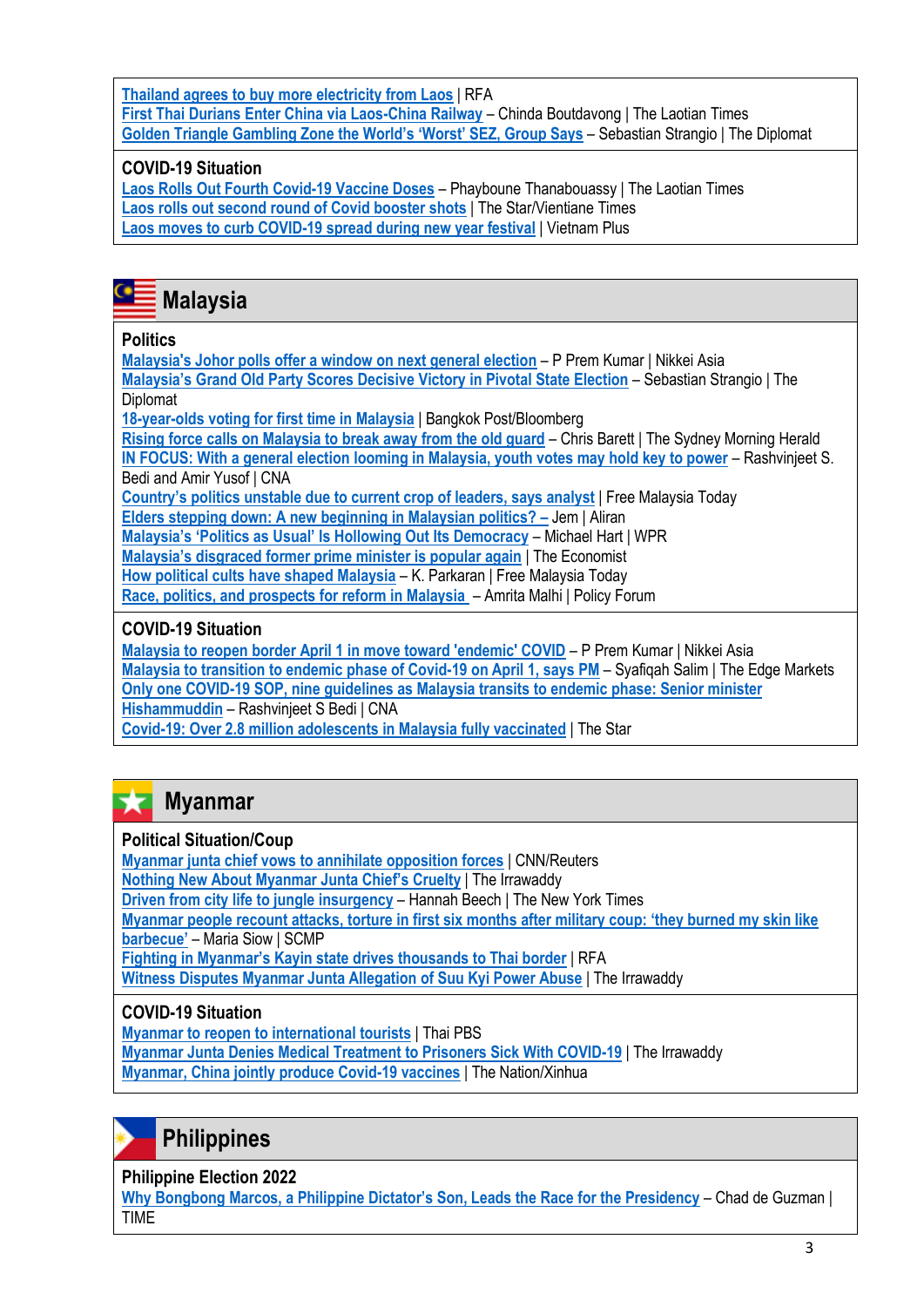**[Philippine election frontrunner Marcos endorsed by president's party](https://www.reuters.com/world/asia-pacific/philippine-leaders-party-endorses-presidential-bid-marcos-jr-media-2022-03-22/)** | Reuters **[Marcos keeps big lead in latest Philippine presidential poll](https://asia.nikkei.com/Politics/Philippine-elections-2022/Marcos-keeps-big-lead-in-latest-Philippine-presidential-poll)** – Cliff Venzon | Nikkei Asia

**[Philippine activists warn of voting anomalies ahead of](https://asia.nikkei.com/Politics/Philippine-elections-2022/Philippine-activists-warn-of-voting-anomalies-ahead-of-election) election – Michael Beltran | Nikkei Asia** 

**[Philippine presidential election heats up as Marcos and Duterte lose ground to Robredo in key battleground](https://www.scmp.com/week-asia/politics/article/3171754/philippine-presidential-election-heats-marcos-and-duterte-lose)  of [Davao](https://www.scmp.com/week-asia/politics/article/3171754/philippine-presidential-election-heats-marcos-and-duterte-lose)** – Raissa Robles | SCMP

**[Robredo consolidates support of Northern Mindanao politicians](https://newsinfo.inquirer.net/1575932/robredo-consolidates-support-of-northern-mindanao-politicians)** – Ryan Rosauro | Inquirer

**[Philippine election: why is front runner Bongbong Marcos Jnr so hands-off, wary of debates and pressing](https://www.scmp.com/week-asia/people/article/3169252/philippine-election-why-front-runner-bongbong-marcos-jnr-so-hands)  [the public's flesh?](https://www.scmp.com/week-asia/people/article/3169252/philippine-election-why-front-runner-bongbong-marcos-jnr-so-hands)** – Alan Robles | SCMP

**[Introducing the Colors of the Philippine Election](https://thediplomat.com/2022/03/introducing-the-colors-of-the-philippine-election/)** – Mong Palatino | The Diplomat

**[Philippine party-list elections steal from the poor and give to the rich](https://www.eastasiaforum.org/2022/03/23/philippine-party-list-elections-steal-from-the-poor-and-give-to-the-rich/)** -- Danilo Araña Arao | East Asia Forum **[Philippine election bombshell as tax agency says front runner Ferdinand 'Bongbong' Marcos owes US\\$3.9](https://www.scmp.com/week-asia/politics/article/3170859/philippine-election-bombshell-tax-agency-says-front-runner)  [billion on his father's estate](https://www.scmp.com/week-asia/politics/article/3170859/philippine-election-bombshell-tax-agency-says-front-runner)** – Raissa Robles | SCMP

**[Elections in a Pandemic: How Filipinos Can Safely Elect Their Leaders](https://thediplomat.com/2022/03/elections-in-a-pandemic-how-filipinos-can-safely-elect-their-leaders/)** – Anthony Esguerra | The Diplomat

### **COVID-19 Situation**

**[Entry restrictions for foreign travelers relaxed starting April 1](https://www.pna.gov.ph/articles/1170646)** – Ruth Abbey Gita-Carlos and Joyce Ann L. Rocamora | PNA

**[Philippines opens doors to fully-vaccinated foreigners from April 1](https://www.nst.com.my/world/region/2022/03/783341/philippines-opens-doors-fully-vaccinated-foreigners-april-1)** | The New Straits Times **[PH among Asean countries with lowest daily Covid-19 cases](https://www.pna.gov.ph/articles/1170969)** – Ma. Teresa Montemayor | PNA

# **Singapore**

### **Politics**

C.

**[Singapore's PAP: The Politics of Dominance](https://thediplomat.com/2022/03/singapores-pap-the-politics-of-dominance/)** – Shashi Jayakumar | The Diplomat

**Doubt contin[ues over Singapore's leadership transition](https://www.eastasiaforum.org/2022/03/26/doubt-cast-over-singapores-leadership-transition/) – Robin Vochelet | East Asia Forum** 

**[Budget debate: Lawrence Wong rebuts proposals by Workers' Party to raise revenue in lieu of GST hike](https://www.straitstimes.com/singapore/politics/lawrence-wong-rebuts-proposals-by-the-workers-party-to-raise-revenue-in-lieu-of-gst-hike)** – Choo Yun Ting | The Straits Times

**[PM Lee, US Vice President Kamala Harris reaffirm ties, discuss continued cooperation](https://www.channelnewsasia.com/singapore/pm-lee-kamala-harris-singapore-united-states-cooperation-2595006)** – Tang See Kit | CNA **[PM Lee, Biden discuss Ukraine war's implications on Asia-Pacific and regional issues](https://www.straitstimes.com/world/pm-lee-biden-discuss-ukraine-wars-implications-on-asia-pacific-and-regional-issues)** – Charissa Yong | The Straits Times

**[China's Ukraine war stance raises 'awkward questions' on Taiwan, Singapore PM Lee Hsien Loong](https://www.scmp.com/week-asia/politics/article/3172476/chinas-ukraine-war-stance-raises-awkward-questions-taiwan)** says – Dewey Sim | SCMP

## **COVID-19 Situation**

**[Singapore extends quarantine-free entry as Asia shifts to "living with COVID"](https://www.reuters.com/world/asia-pacific/singapore-relax-more-covid-curbs-including-overseas-arrivals-2022-03-24/)** – Aradhana Aravindan and Chen Lin | Reuters

**[No testing or quarantine: Those vaccinated can travel by land between S'pore and Malaysia from April 1](https://www.straitstimes.com/singapore/singapore-malaysia-to-reopen-land-borders-on-april-1)** – Clement Yong | The Straits Times

**[5 things you need to know about the Singapore-Malaysia land border reopening](https://www.channelnewsasia.com/singapore/5-things-you-need-know-about-singapore-malaysia-land-border-reopening-2583626)** – Vanessa Chelvan | CNA **[Joy, free beer, parties: Singapore lifts Covid-era rules, but many will keep masks on outdoors](https://www.scmp.com/week-asia/health-environment/article/3172239/joy-free-beer-parties-singapore-lifts-covid-era-rules)** – Dewey Sim | SCMP

# **Thailand**

### **Politics**

**[I've done my best, says Prayut](https://www.bangkokpost.com/thailand/politics/2287730/ive-done-my-best-says-prayut)** – Mongkol Bangprapa | Bangkok Post **[Prayut regime to stay in power 'until Apec meet'](https://www.bangkokpost.com/thailand/general/2287230/prayut-regime-to-stay-in-power-until-apec-meet)** – Poramet Tangsathaporn | Bangkok Post **[Rifts in Thailand's fractious coalition threaten early election](https://asia.nikkei.com/Spotlight/Asia-Insight/Rifts-in-Thailand-s-fractious-coalition-threaten-early-election)** – Masayuki Yuda | Nikkei Asia **[Thaksin's daughter moves closer to becoming Pheu Thai PM candidate](https://www.bangkokpost.com/thailand/politics/2282139/thaksins-daughter-moves-closer-to-becoming-pheu-thai-pm-candidate)** | Bangkok Post **[Paetongtarn tipped as candidate for PM](https://www.bangkokpost.com/thailand/politics/2282786/paetongtarn-tipped-as-candidate-for-pm)** – Aekarach Sattaburuth | Bangkok Post **[Can Pheu Thai Party get its groove back?](https://www.bangkokpost.com/opinion/opinion/2286102/can-pheu-thai-party-get-its-groove-back-)** – Aekarach Sattaburuth | Bangkok Post **[Democrat defections: Thailand's oldest party faces existential crisis as election looms](https://www.thaipbsworld.com/democrat-defections-thailands-oldest-party-faces-existential-crisis-as-election-looms/)** | Thai PBS **[Committee votes for two ballot papers with different numbers](https://www.bangkokpost.com/thailand/politics/2287646/committee-votes-for-two-ballot-papers-with-different-numbers)** | Bangkok Post **[Will Thailand Actually Hold an Election?](https://www.cfr.org/blog/will-thailand-actually-hold-election)** – Joshua Kurlantzick | CFR

**Bangkok Governor and City Council Election 22 May 2022 [Your guide to the Bangkok council election and how it will shape city for next 4 years](https://www.thaipbsworld.com/your-guide-to-the-bangkok-council-election-and-how-it-will-shape-city-for-next-4-years/)** | Thai PBS